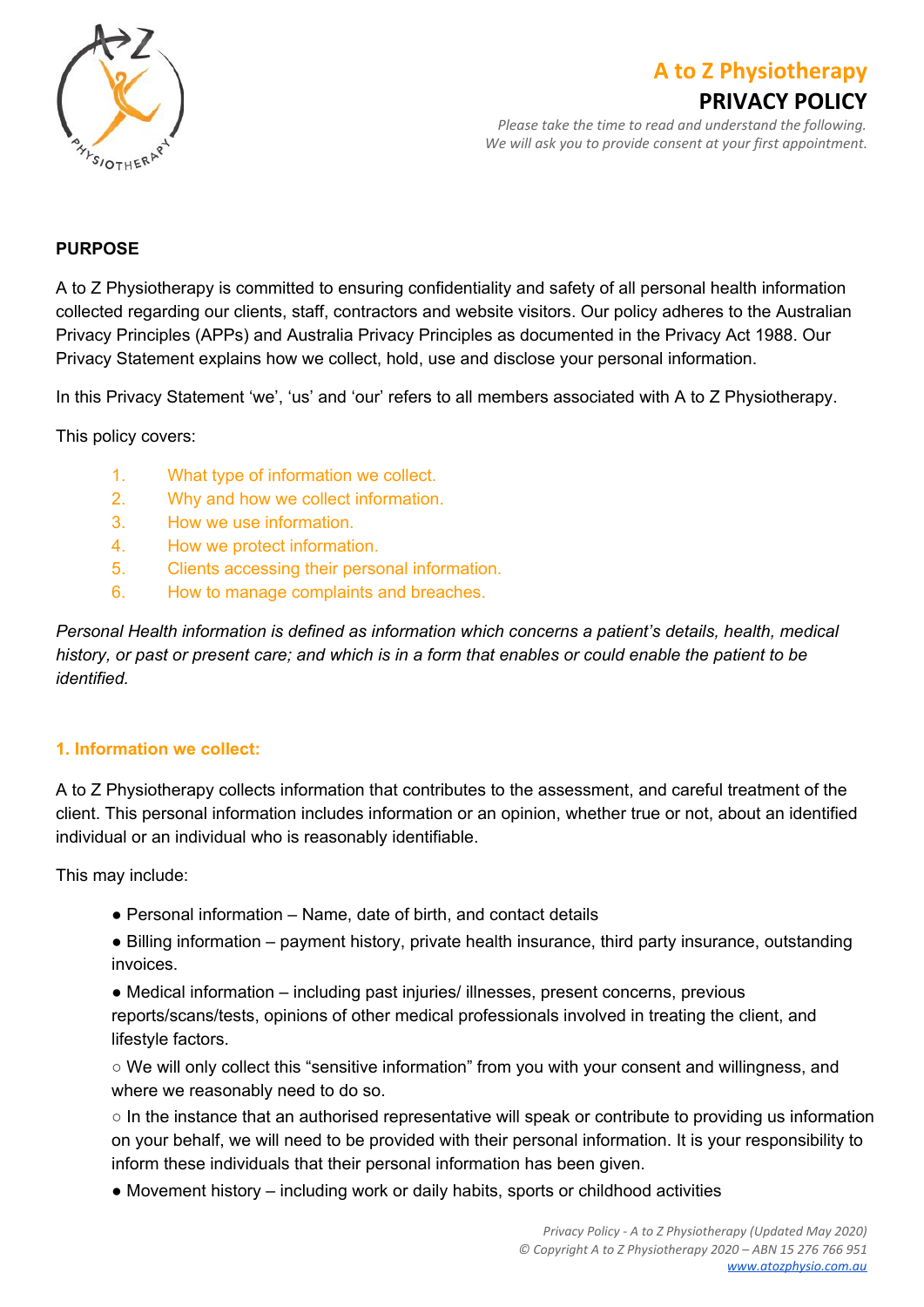

## **A to Z Physiotherapy**



*Please take the time to read and understand the following. We will ask you to provide consent at your first appointment.*

- Client Goals
- Marketing information eg source of referral or how patient found A to Z Physiotherapy
- Family health history
- Other information we consider necessary to provide our products or services to you.

This information is collected to help our clinicians to understand the client, and provide suitable, safe and *individualised care.*

#### **2. How we collect personal information:**

Most information is gathered directly from our clients, unless this is unreasonable or impracticable. Some information is gathered through the completion of forms, for example through our website, email correspondence, phone calls, applications or social media channels when you contact us to make a booking. Most of the personal health information is gathered during our consultations, directly from our clients, or via correspondence from other treating health professionals.

In summary, the means by which we collect personal information are:

- Completion of forms through website, email, applications or social medial
- Over the phone
- Face to face consultations
- Email or written correspondence with client or referrer
- Paying bills

Occasionally we are required to obtain information from sources other than the client. This can include referring doctors, employees, workers compensation, third party insurance, Medicare, private health funds, parents/guardians, disability support workers, and/or family carers.

We only use lawful and fair means to collect your personal information and take reasonable action to display Privacy Notices at the time we collect your information. In the event that the Privacy Notice isn't given at that time, it can be provided soon after, via our website. We take reasonable action to ensure the safety of this information given (see below).

We'll assume that, unless you tell us otherwise, you consent to us collecting the information that you provide to us (either directly or indirectly) for use and disclosure by us according to this Privacy Statement.

#### **3. How we use personal information:**

The information gathered is used to safely and thoroughly care for our clients. This may include:

- Verification of your identity
- Understanding your presenting condition
- Devise a suitable treatment plan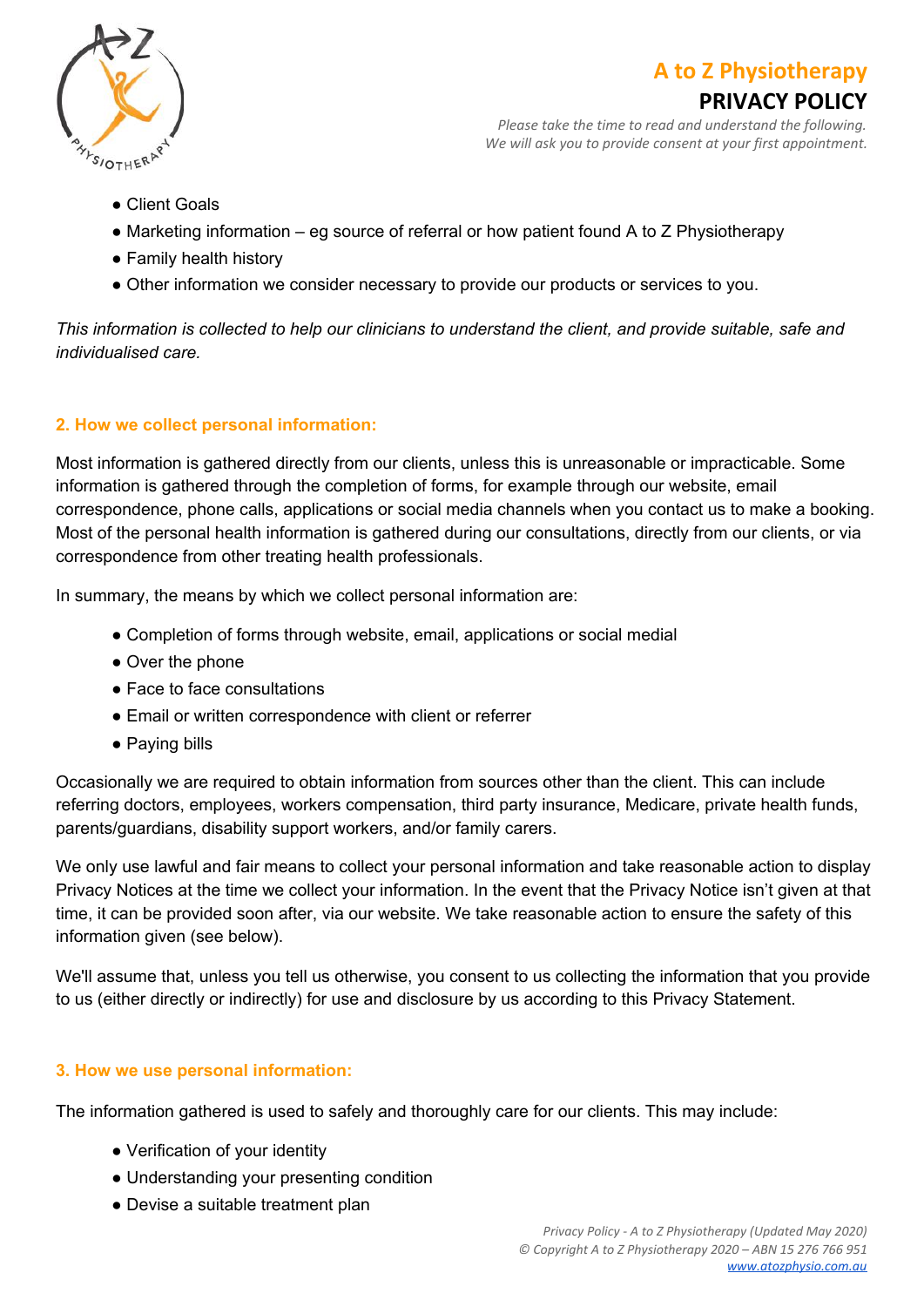



## **PRIVACY POLICY**

*Please take the time to read and understand the following. We will ask you to provide consent at your first appointment.*

- Provide you with information/ recommendations in person or over the phone relating to your health plan
- Information regarding source of referrals is used for marketing analysis and business growth
- Maintaining our records and internal reports

#### **4. Who we may disclose your personal information to:**

- Communication with other relevant treating health professionals for holistic care management
- Communication with family members (when consent is given), to support the projected plan for the patient

● Communication with insurers, employers, third parties, Medicare, DVA or Private Health Insurers. This may include liaison with case managers, or medical/allied health specialists employed by these governing bodies.

- Other parties reasonably expected to be included in the treatment of any patient case.
- Information is only provided to third parties on the provision that patients have accepted this privacy policy.
- Debt collectors in the instance that outstanding invoices are not paid within a 3-month time frame of unpaid invoice.
- Law enforcement or government agencies, as required or authorised by law (for example, to the Australian Tax Office).

We take reasonable steps to ensure these organisations comply with confidentiality and privacy obligations concerning the protection of personal information.

#### **Direct Marketing:**

Occasionally, contact information given such as emails, address or phone numbers can be used for marketing promotions. These will be limited and clients have the option to opt out of receiving promotions at any time.

#### **Third Party websites:**

We may provide links to other websites, which may be educational, or supplementary to your health plan. We make no representations or warranties in relation to the privacy practices of any third party website. We are not responsible for the privacy policies or contents of any third party website. If you visit a third party website, you are governed by the terms of use and privacy policy of that third party website.

#### **5. How we protect Information:**

A to Z Physiotherapy is committed to handling private health information with respect and safety. Client information is stored within A to Z Physiotherapy's securely protected software database. To safeguard and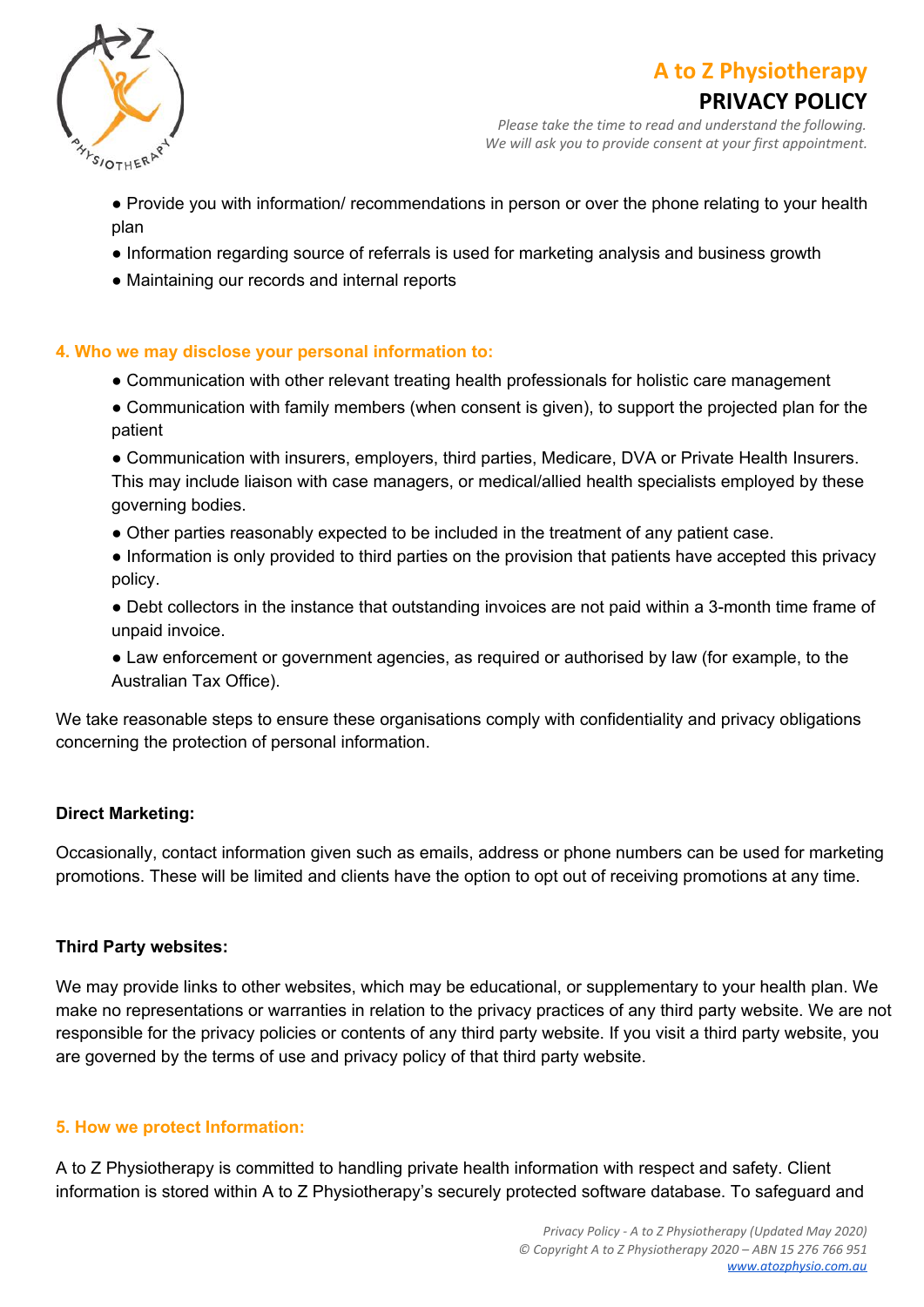

## **A to Z Physiotherapy**

## **PRIVACY POLICY**

*Please take the time to read and understand the following. We will ask you to provide consent at your first appointment.*

secure information, the following measures are in place to protect from mishandling, unauthorised use and interference of patient information:

- Electronically
	- Virus scanning and protection
	- Web domain scanning and protection.
	- Secure server and closed network environments
	- Security of, and password protected online patient files.
	- Ongoing training and security reviews.
- Physical and managerial safety practices by clinicians.
	- Clinicians understand the ethical and safety principles related to handling private health information.

○ Clinicians are trained to share private health information with other treating specialists only in the best interests of the client and will not share with anyone not directly related to treatment.

 $\circ$  Information will not be shared in the case that the client does not consent.

When our service involves other parties, such as doctors or other allied health professionals, we will only provide them with the necessary information related to their interaction with the client.

Medical professionals, allied health personnel, and third party companies also adhere to strict controls for protection of client information, to avoid the mishandling, or unauthorised disclosure of information. When consent has been granted by the patient to liase with treating medical professionals or third party companies, the handling and safeguard of information is the responsibility of that third party institution.

#### **6. Clients accessing personal information:**

We take reasonable steps to ensure that the information we hold is true, accurate, not misleading, timely and secure. Please advise us:

- if there is any change to any of the details you have given us, or
- if it comes to your attention that we hold information about you that is not correct, accurate, complete, up-to-date or relevant.

This helps our clinicians ensure that your treatment plan and recommendations are most suitable for your current state.

Clients' personal health records are stored for seven (7) years after their last appointment. A client can access or amend their personal health records at any time within this seven (7) year period, unless we consider that the law permits or requires us to withhold the information or not make the correction. For example, information cannot be revealed if it would unreasonably affect someone else's privacy or if it poses a serious threat to someone's life, health or safety. Personal identification is required before the provision health documents can be provided.